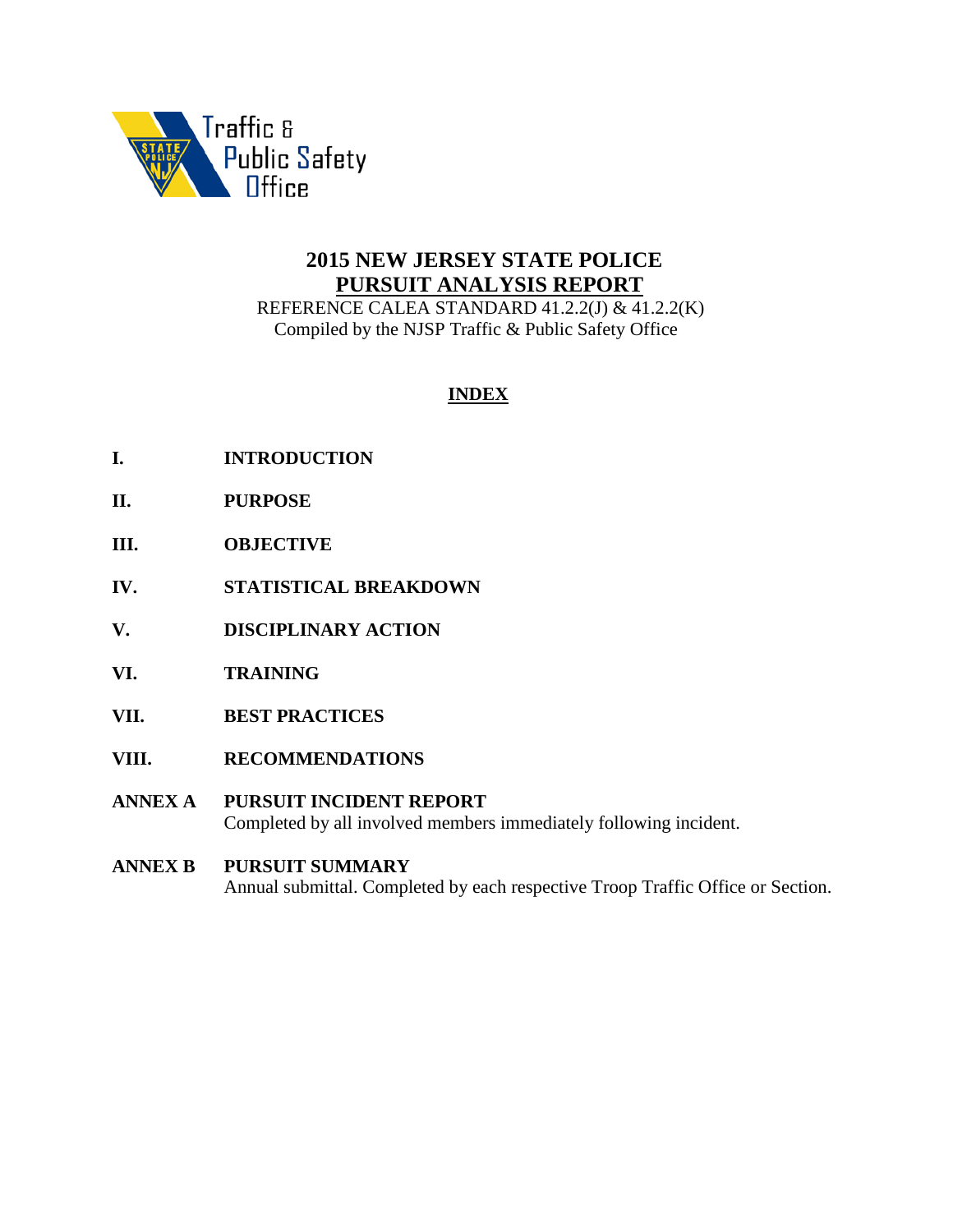# **2015 NEW JERSEY STATE POLICE PURSUIT ANALYSIS REPORT**

## **I. INTRODUCTION - S. O. P. F-15, VEHICULAR PURSUIT POLICY:**

Deciding whether to pursue a motor vehicle is among the most critical decisions made by members. It is a decision which must be made quickly and under difficult, often unpredictable circumstances. In recognition of the potential risk to public safety created by vehicular pursuits, no member or supervisor shall be criticized or disciplined for a decision **not** to engage in a vehicular pursuit or to **terminate** an ongoing vehicular pursuit based on the risk involved, even in circumstances where this policy would permit the commencement or continuation of the pursuit. Likewise, members who conduct pursuits consistent with this policy will be strongly supported by the Division of State Police in any subsequent review of such actions.

The primary purpose of this policy is to secure a balance between the protection of the lives and safety of the public, members and other police officers, and law enforcement's duty to enforce the law and apprehend violators. Since there are numerous situations which arise in law enforcement that are unique, it is impossible for this policy to anticipate all possible circumstances. Therefore, this policy is intended to guide a member's discretion in matters of vehicular pursuit.

National police pursuit records provide interesting statistics. First, the majority of police pursuits involve a stop for a traffic violation. Second, statistically, one person dies every day as a result of a police pursuit.

## **II. PURPOSE:**

This 2015 Pursuit Analysis Report is in addition to pursuit statistical reports which are generated annually in accordance with the Attorney General's guidelines concerning the "New Jersey Police Vehicular Pursuit Policy" and is mandated through CALEA standard 41.2.2(J) & 41.2.2(K). The following information involved State Police personnel and occurred between January 1, 2015 and December 31, 2015.

### **III. OBJECTIVE:**

To compile and analyze all statistical data as they relate to all New Jersey State Police involvement in motor vehicle pursuits in identifying **TRENDS, TRAINING ISSUES, DISCIPLINARY ACTION** and creating **BEST PRACTICES** in addressing these topics.

### **IV. STATISTICAL BREAKDOWN:**

The following statistical information is provided based upon the New Jersey Attorney General "Pursuit Policy" guidelines.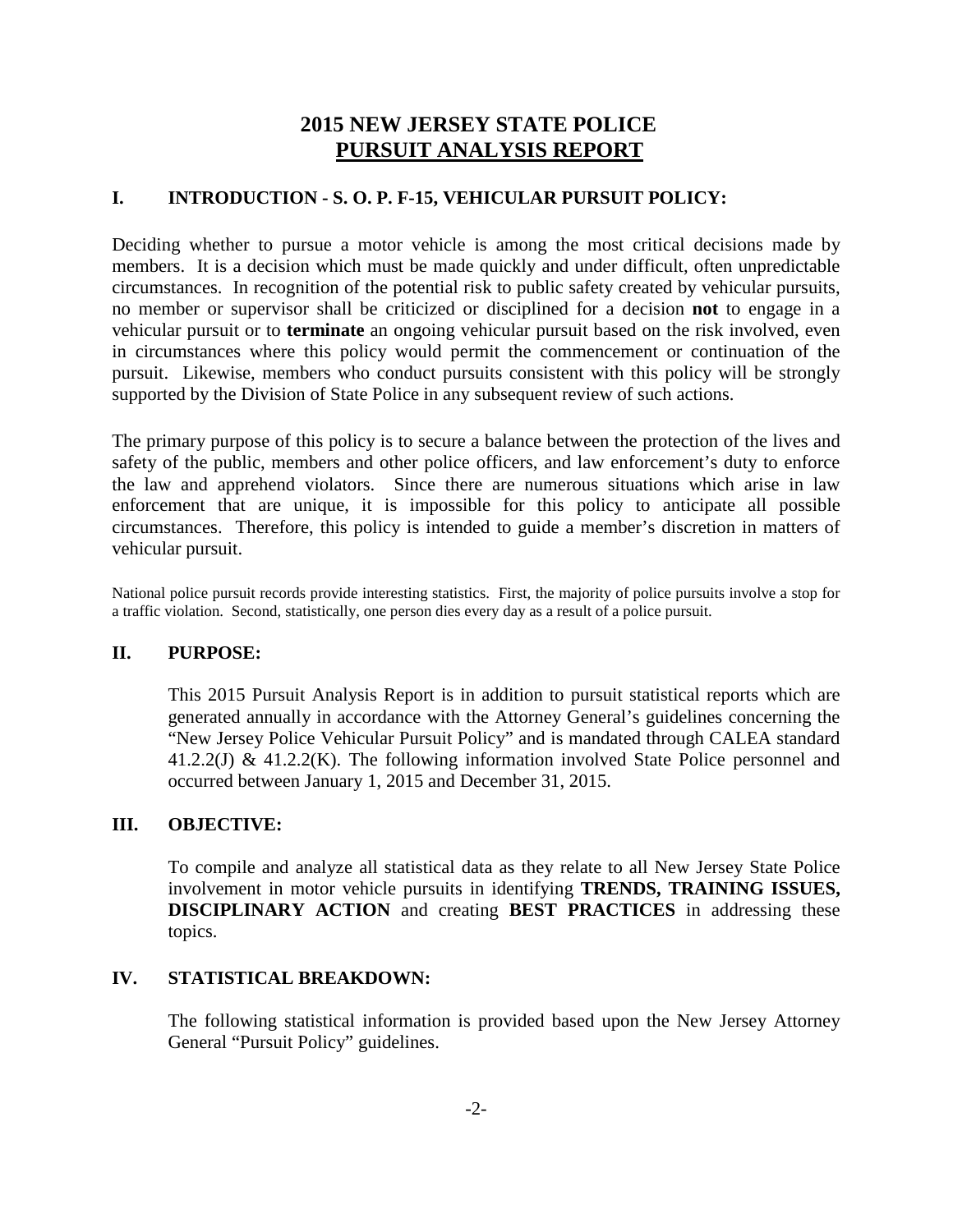## **A. SUMMARY OF PURSUIT DATA**

| Total number of <b>PURSUITS</b>                                             | 109 |
|-----------------------------------------------------------------------------|-----|
| Number of Pursuits resulting in <b>CRASHES</b>                              | 23  |
| Number of Pursuits resulting in <b>INJURIES</b>                             | 10  |
| Number of Pursuits resulting in <b>DEATHS</b>                               |     |
| Number of Pursuits resulting in <b>ARREST</b>                               | 60  |
| Number of people <b>ARRESTED</b> (including passengers in pursued vehicles) | 78  |
| Number of Pursuits assisting <b>OTHER AGENCIES</b>                          | 8   |
| Number of Pursuits <b>INITIATED</b> by NJSP members                         |     |

**Trend:** The 109 total pursuits in calendar year 2015 represented a .93% increase from 2014 when there were 108 total pursuits. The number of pursuits resulting in crashes was down 4% from 24 to 23 crashes. The number of pursuits resulting in injuries increased from 8 in 2014 to 10 in 2015. In 2015 there were 2 fatalities resulting from NJSP pursuit. The number of persons arrested in pursuits increased approximately 10% from 71 in 2014 to 78 in 2015.



# **2015 Pursuits Initiated**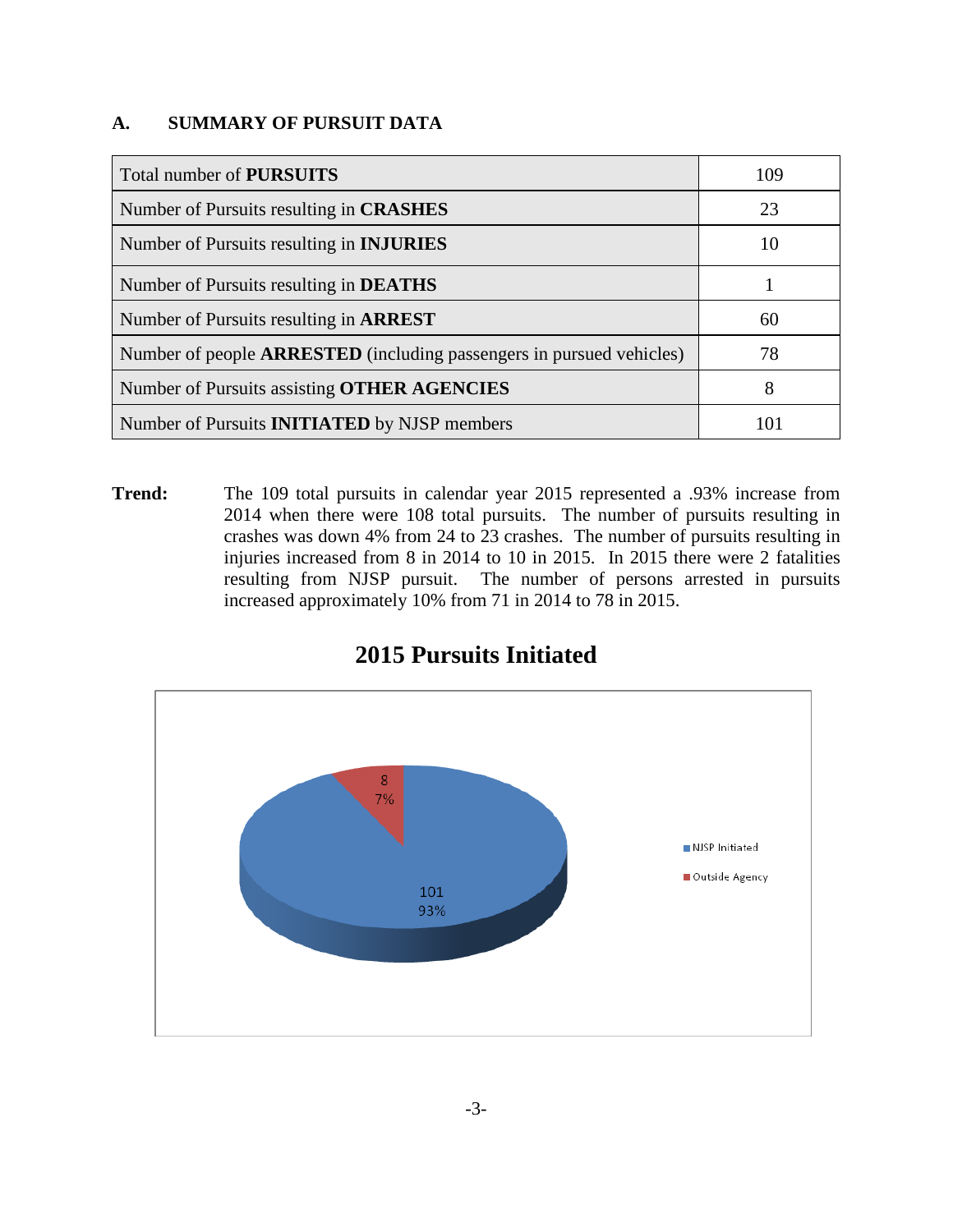



## **B. INVOLVED TROOP CAR MODEL YEAR**

| Up to $2008$           | 2009     | 2010 | 2011      | 2012               | 2013 | 2014 | 2015 |
|------------------------|----------|------|-----------|--------------------|------|------|------|
| $\sim$<br>$\mathbf{L}$ | 10<br>10 | 26   | cπ<br>ا ب | $\mathbf{A}$<br>∠∠ | 18   | 14   | ∽    |

**Trend:** 82% of all NJSP vehicles involved in pursuits in 2015 were model year 2010 or newer.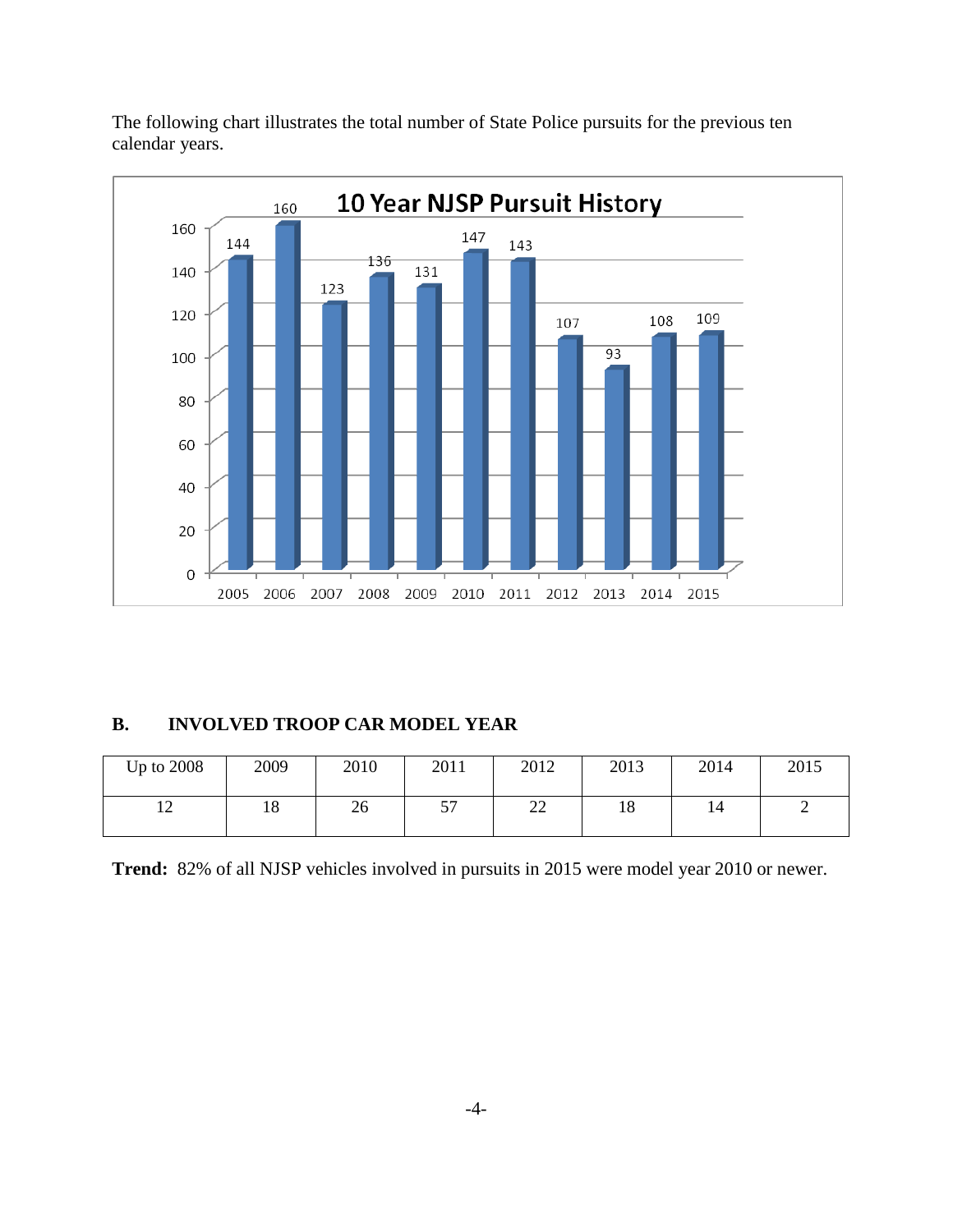# **C. NUMBER AND TYPE OF VEHICLES INVOLVED IN CRASHES**

| <b>Type</b> | <b>Total</b> |
|-------------|--------------|
| Police      | 2            |
| Violator    | 22           |
| Other       | 10           |

# **D. INDIVIDUALS INJURED OR KILLED**

| <b>Type</b>       | <b>Injured</b> | <b>Killed</b>  |
|-------------------|----------------|----------------|
| Police            | 0              | $\Omega$       |
| Violator          | 12             | $\overline{2}$ |
| Pedestrian        | $\overline{0}$ | $\overline{0}$ |
| Other             | $\overline{2}$ | $\overline{0}$ |
| <b>Total 2015</b> | 14             | $\overline{2}$ |
| Previous Years    |                |                |
| <b>Total 2014</b> | 15             | $\theta$       |
| <b>Total 2013</b> | 8              | $\theta$       |
| <b>Total 2012</b> | 9              | $\mathbf{1}$   |
| <b>Total 2011</b> | 14             |                |

**Trend:** In calendar year 2015 there were 14 total individuals injured as a result of pursuits. There were 2 pursuit fatalities in 2015.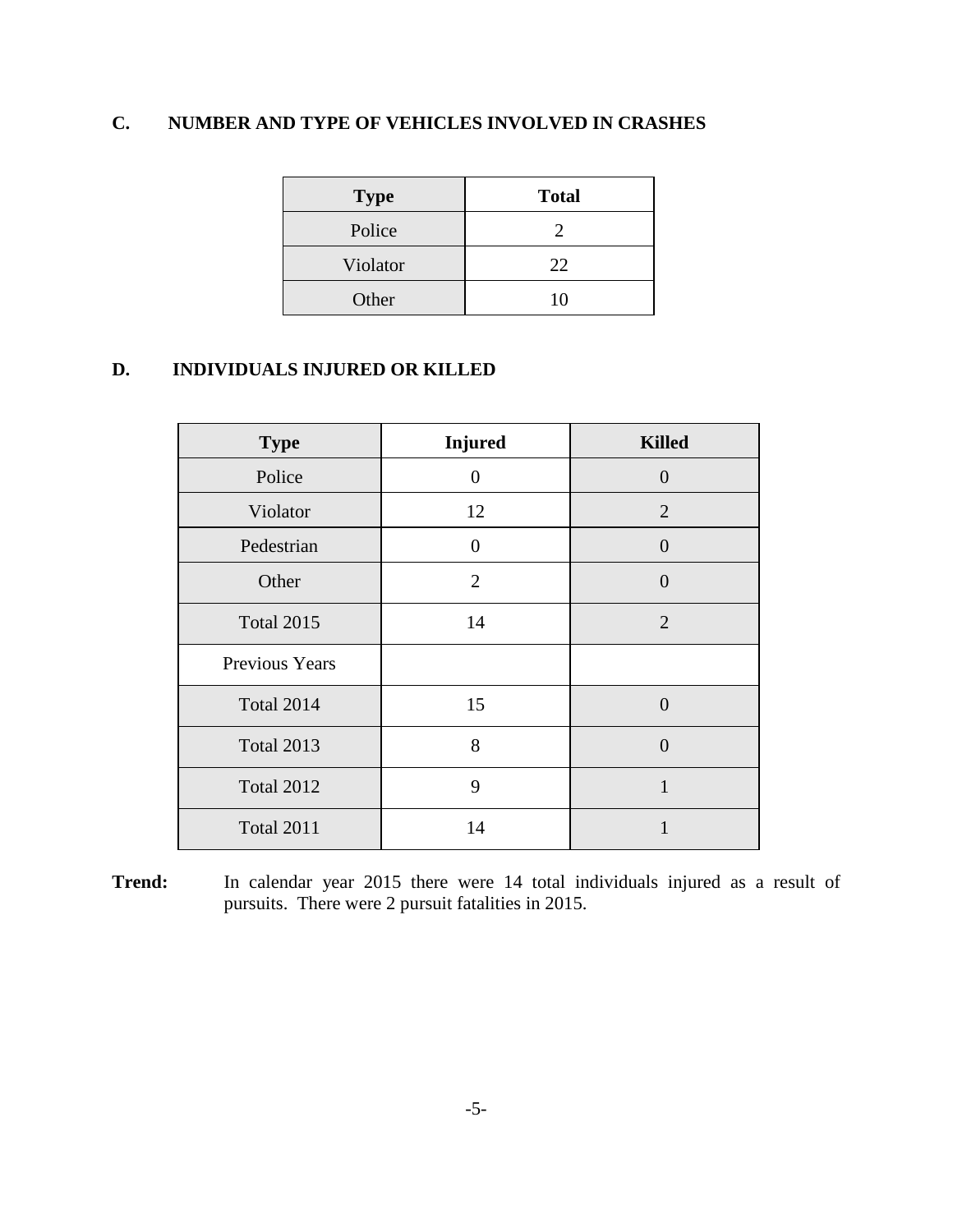## **E. WEATHER CONDITIONS OF PURSUITS**

| <b>Clear</b>               | Rain | <b>Snow</b> | <b>Other</b> |
|----------------------------|------|-------------|--------------|
| $\Omega$<br>1 <sub>U</sub> | ັ    |             |              |

**Trend:** 96% of all 2015 pursuits were conducted in "clear" weather conditions.

#### **F. ROAD SURFACE CONDITIONS**

| Dry | Wet |
|-----|-----|
| 101 |     |

**Trend:** 93% of 2015 pursuits were conducted when roadway surface condition was "dry."

## **G. TRAFFIC CONGESTION DURING PURSUIT**

| Light | <b>Medium</b> | <b>Heavy</b> |
|-------|---------------|--------------|
|       |               |              |

**Trend:** Traffic conditions were reported as "light" in 77% of all 2015 pursuits.

## **H. GEOGRAPHICAL AREA**

| <b>Residential</b> | 37 | Parkway           | 15 |
|--------------------|----|-------------------|----|
| <b>Business</b>    | 25 | <b>Rural</b>      | 29 |
| <b>Interstate</b>  | 34 | <b>Expressway</b> |    |
| <b>Highway</b>     | 32 | <b>School</b>     |    |
| <b>Turnpike</b>    | 15 | <b>Other</b>      |    |

**Trend:** Combined, highways, interstates, and toll roads constituted the majority of roadways used in pursuits.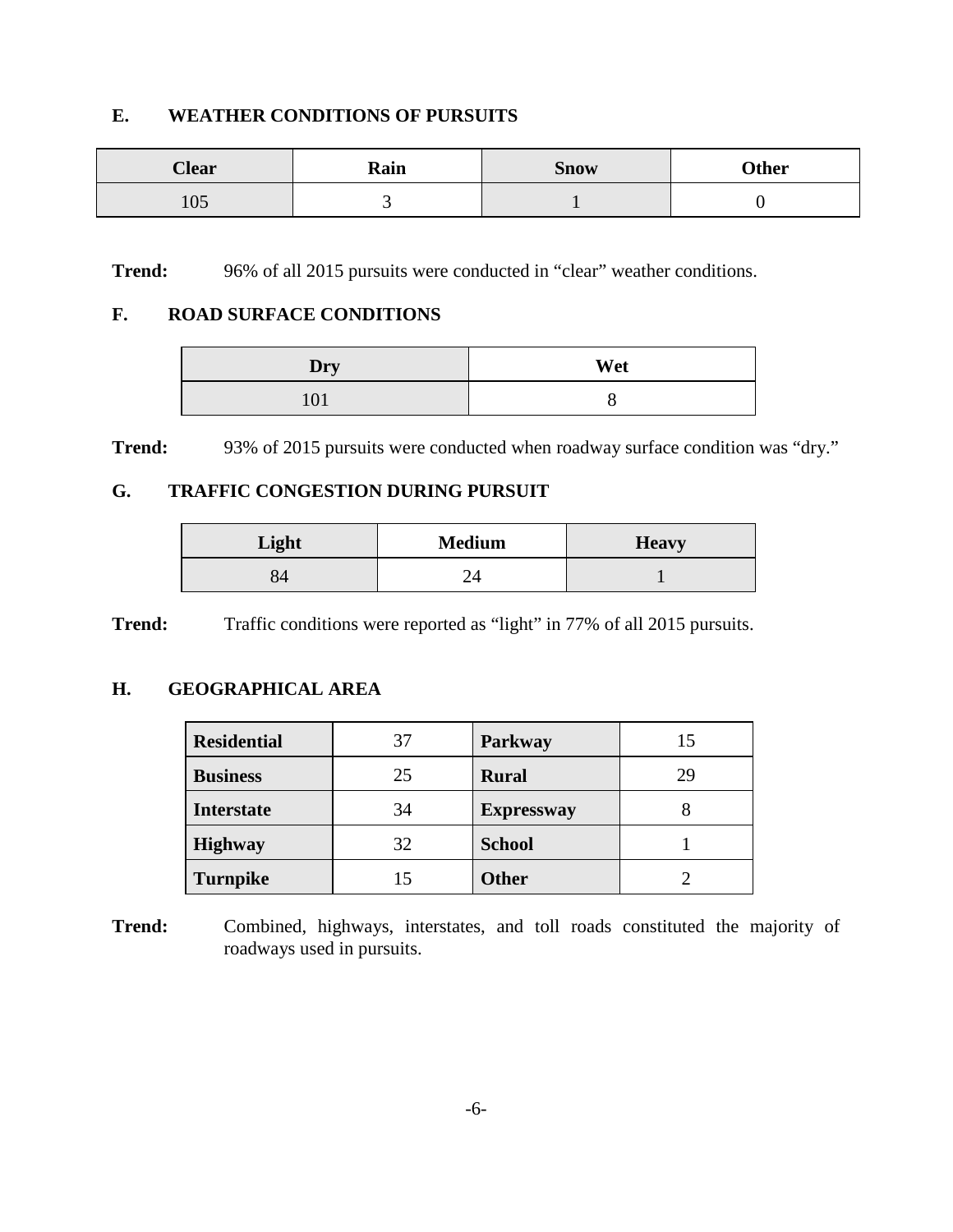## **I. REASON FOR INITIATING STOP**

| <b>Criminal</b>           | 3  | <b>Assist Other Agency</b> |  |
|---------------------------|----|----------------------------|--|
| <b>Traffic</b>            | 85 | <b>DWI</b>                 |  |
| Warrant                   |    | <b>Stolen Car</b>          |  |
| <b>Suspected Criminal</b> |    | <b>Other</b>               |  |

**Trend:** 78% of the pursuits initiated, resulted from Troopers making "traffic" related stops.

# **J. REASON PURSUIT TERMINATED**

| <b>Pursued voluntarily stopped/surrendered</b>       | 23 |
|------------------------------------------------------|----|
| Pursued voluntarily stopped/attempted flight on foot | 11 |
| Pursued forced to stop/vehicle disabled              | 8  |
| Pursued stopped in crash                             | 14 |
| <b>Pursued escaped in vehicle</b>                    | 2  |
| <b>Officer Decision</b>                              | 18 |
| <b>Supervisor Decision</b>                           | 32 |
| Officer vehicle in crash                             |    |
| ()ther                                               |    |

**Trend:** Analysis of "Reason Pursuit Terminated" reveals that "Supervisor Decision" and "Officer Decision" comprised 46% of all pursuit terminations. This percentage indicates restraint on behalf of both Supervisors and Troopers who are terminating almost one third of all pursuits based on their own judgment of the situation and related factors.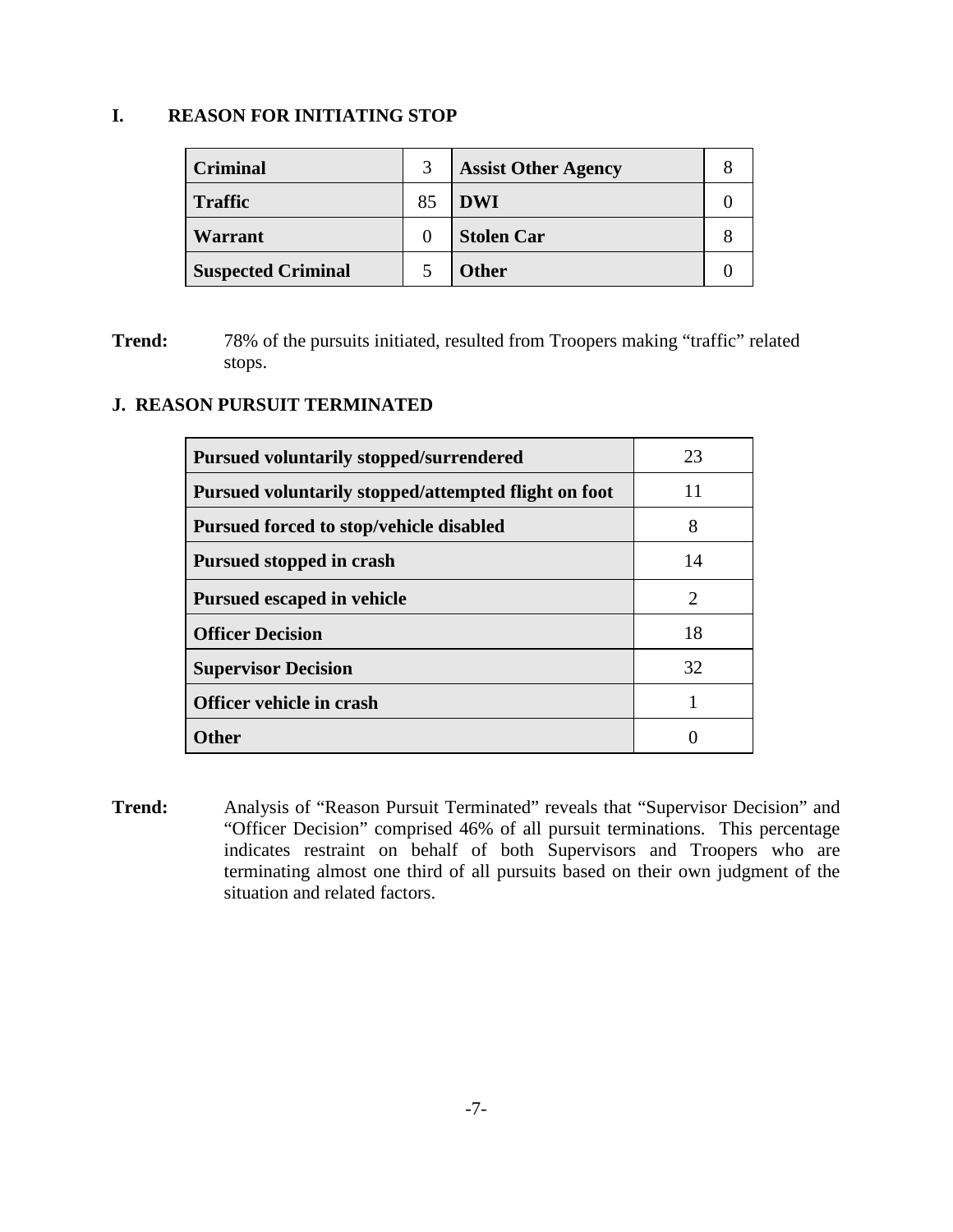# **K. PURSUITS BY TROOP**

| Year | <b>Troop A</b> | <b>Troop B</b> | <b>Troop C</b> | <b>Troop D</b> | <b>Troop E</b> | HQ |
|------|----------------|----------------|----------------|----------------|----------------|----|
| 2015 | 27(25%)        | 35 (32%)       | 19 (17%)       | 15(14%)        | 13 (12%)       |    |
| 2014 | 26(24%)        | 38 (35%)       | 18 (17%)       | $12(11\%)$     | 14 (13%)       |    |
| 2013 | 17(18%)        | 34 (37%)       | 17 (18%)       | 11 (12%)       | 14 (15%)       |    |
| 2012 | 20 (19%)       | 37 (34%)       | 21 (20%)       | 15(14%)        | 14 (13%)       |    |

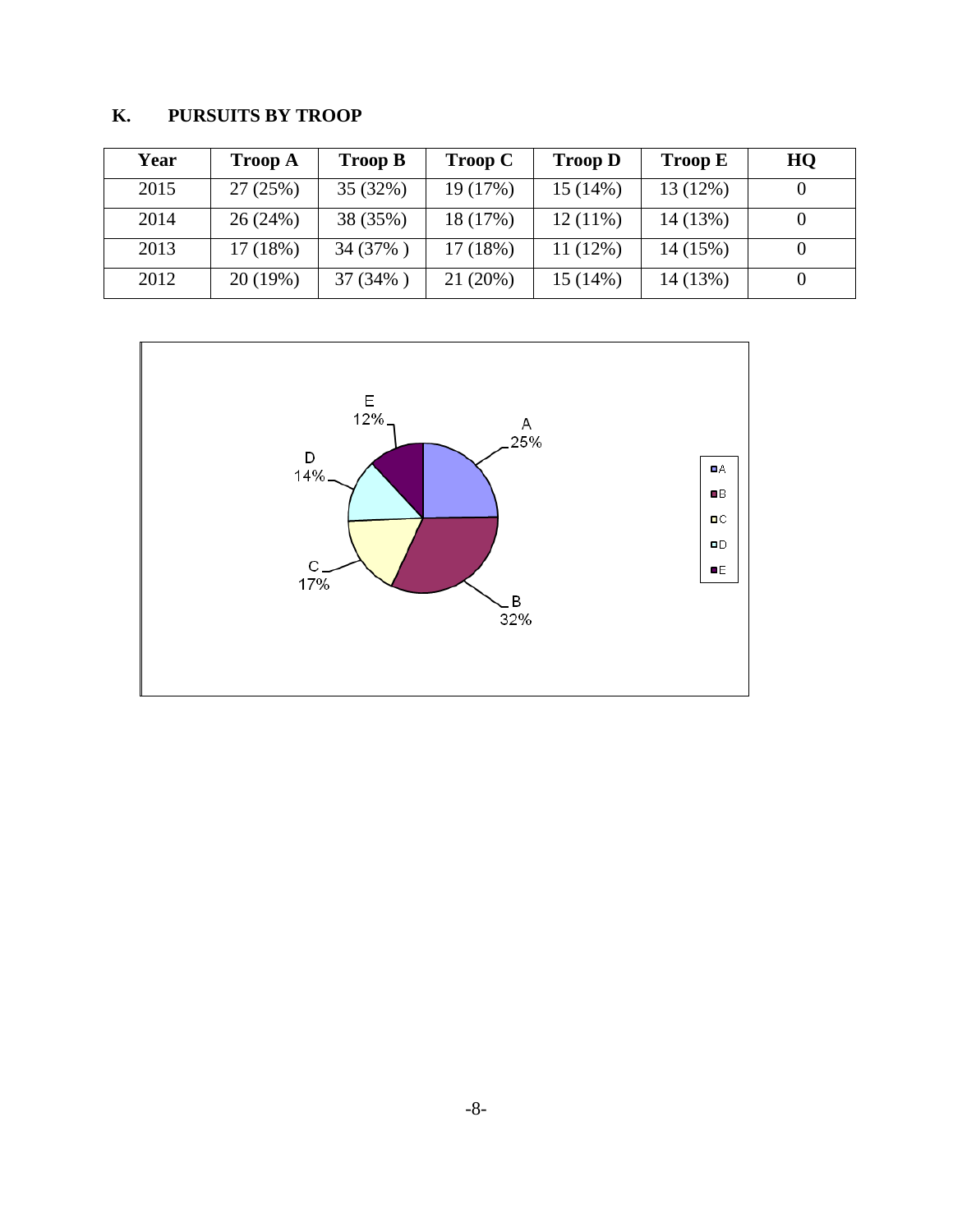

### **L. 2015 PURSUITS BY DAY OF WEEK**

#### **M. 2015 PURSUITS BY TIME OF DAY**

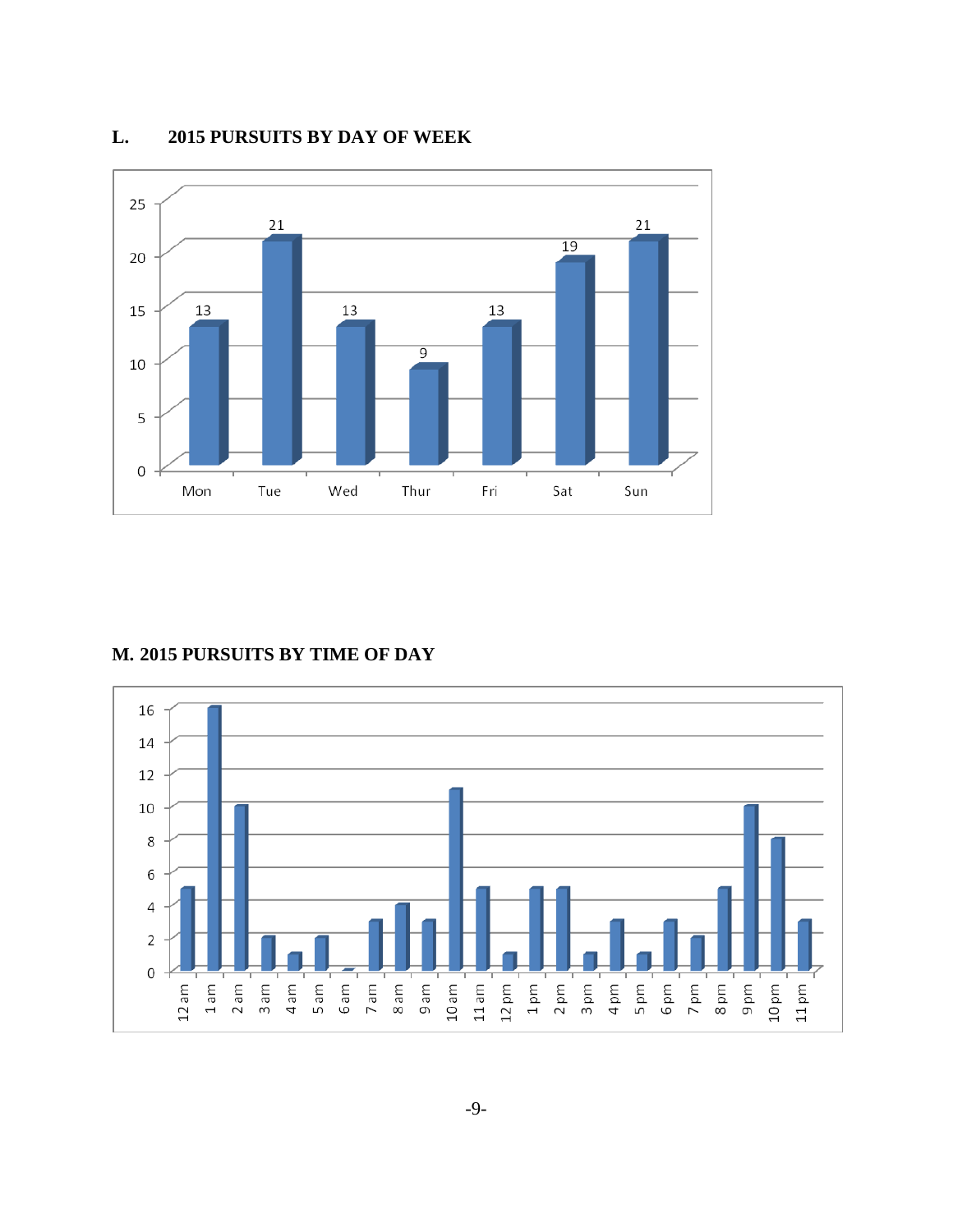## **N. PURSUITS BY SUSPECT VEHICLE SPEED**

| <b>Below 40</b> | $41 - 50$  | 51-60      | 61-70      | 71-80      | 81-90      | 91-100     | $100+$     |
|-----------------|------------|------------|------------|------------|------------|------------|------------|
| <b>MPH</b>      | <b>MPH</b> | <b>MPH</b> | <b>MPH</b> | <b>MPH</b> | <b>MPH</b> | <b>MPH</b> | <b>MPH</b> |
|                 | 10         |            |            |            |            |            | 34         |

**Trend:** 34 Pursuits involving suspect vehicles where known speeds exceeded 100 mph led this category again, comprising 31% of suspect vehicle speeds attained.

## **O. PURSUITS BY ALL INVOLVED TROOPERS VEHICLE SPEED**

| <b>Below 30</b> | $31 - 40$  | $41 - 50$  | 51-60      | 61-70      | 71-80      | 81-90      | 91-100     | $100+$     |
|-----------------|------------|------------|------------|------------|------------|------------|------------|------------|
| <b>MPH</b>      | <b>MPH</b> | <b>MPH</b> | <b>MPH</b> | <b>MPH</b> | <b>MPH</b> | <b>MPH</b> | <b>MPH</b> | <b>MPH</b> |
|                 |            |            |            | 18         | 18         | 29         |            | 50         |

**Trend:** In 2015, 24% of involved Trooper vehicles exceeded 100 mph during a pursuit.

# **P. MECHANINCAL DEVICES DEPLOYED**

| <b>None</b> | <b>Stop Stick</b> | <b>Other</b> |  |  |
|-------------|-------------------|--------------|--|--|
| 106         |                   |              |  |  |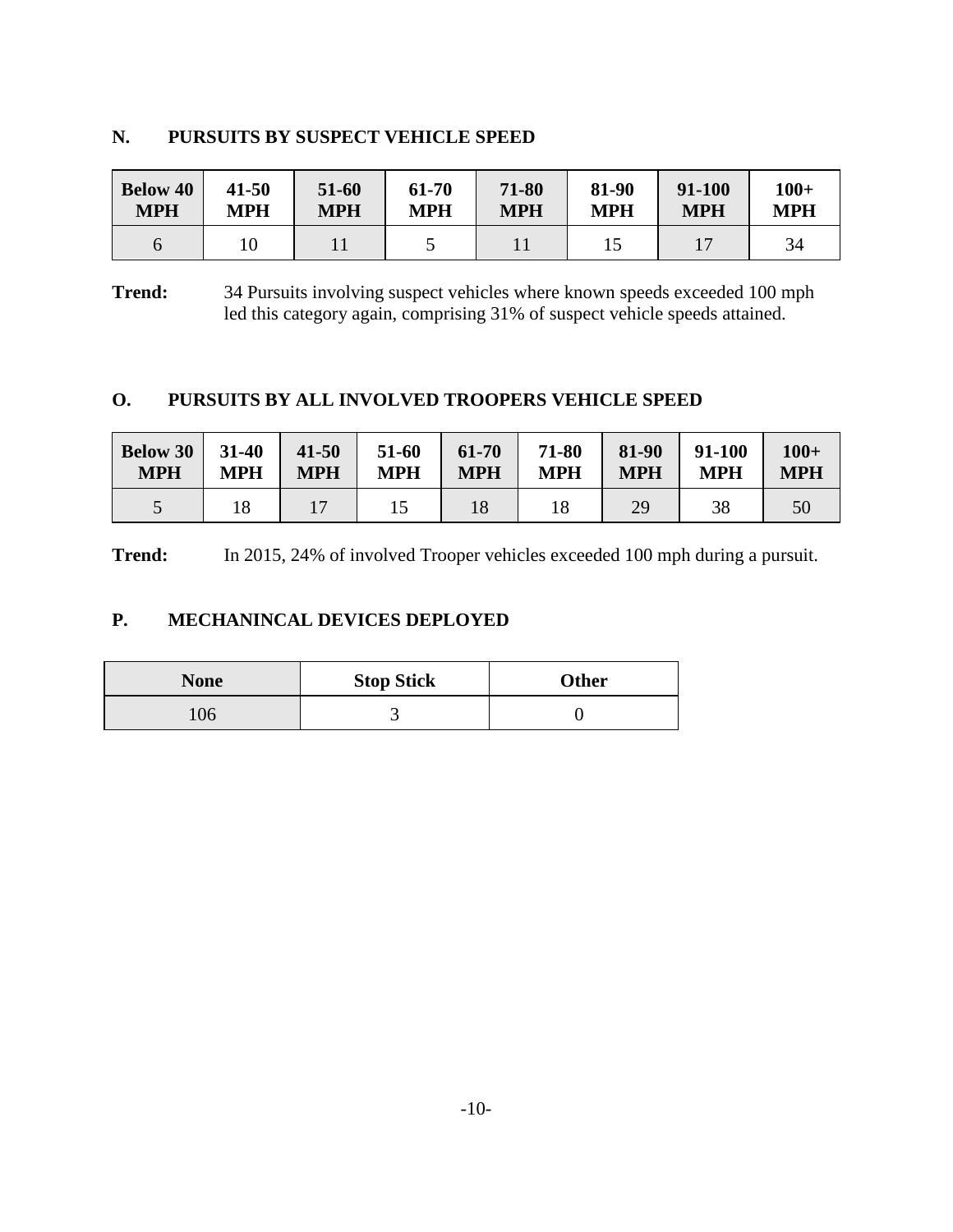#### **Year # Involved Troopers Verbal Counseling Counseling Perf. Notice Training Internal Investigation No Violation & Percentage 2015** 323 68 0 0 0 251 (78%) **2014** | 343 | 37 | 18 | 1 | 1 | 286 (83%) **2013** | 302 | 34 | 4 | 0 | 0 | 264 (87%) **2012** 418 44 8 1 0 365 (87%) **2011** 464 54 6 2 0 402 (87%) **2010** 420 68 8 2 0 342 (81%) **2009** | 300 | 47 | 7 | 4 | 0 | 242 (80%) **2008** 280 35 19 6 4 216 (77%)

## **Q. DISCIPLINARY ACTION:**

There were a total of 323 Troopers involved in all of the 109 pursuits documented in 2015. This number includes all Primary and Secondary Troopers, Supervisors, and Passengers involved. The percentage of those committing no violations of the pursuit policy, S.O.P. F-15 for 2015 was 78%.

Statistical comparison of the discipline for the 68 involved members who were determined to have violated S.O.P. F-15 reveals that 85% of those violating pursuit policy were either Primary or Secondary pursuers, followed by Supervisors who comprised 13% of violations.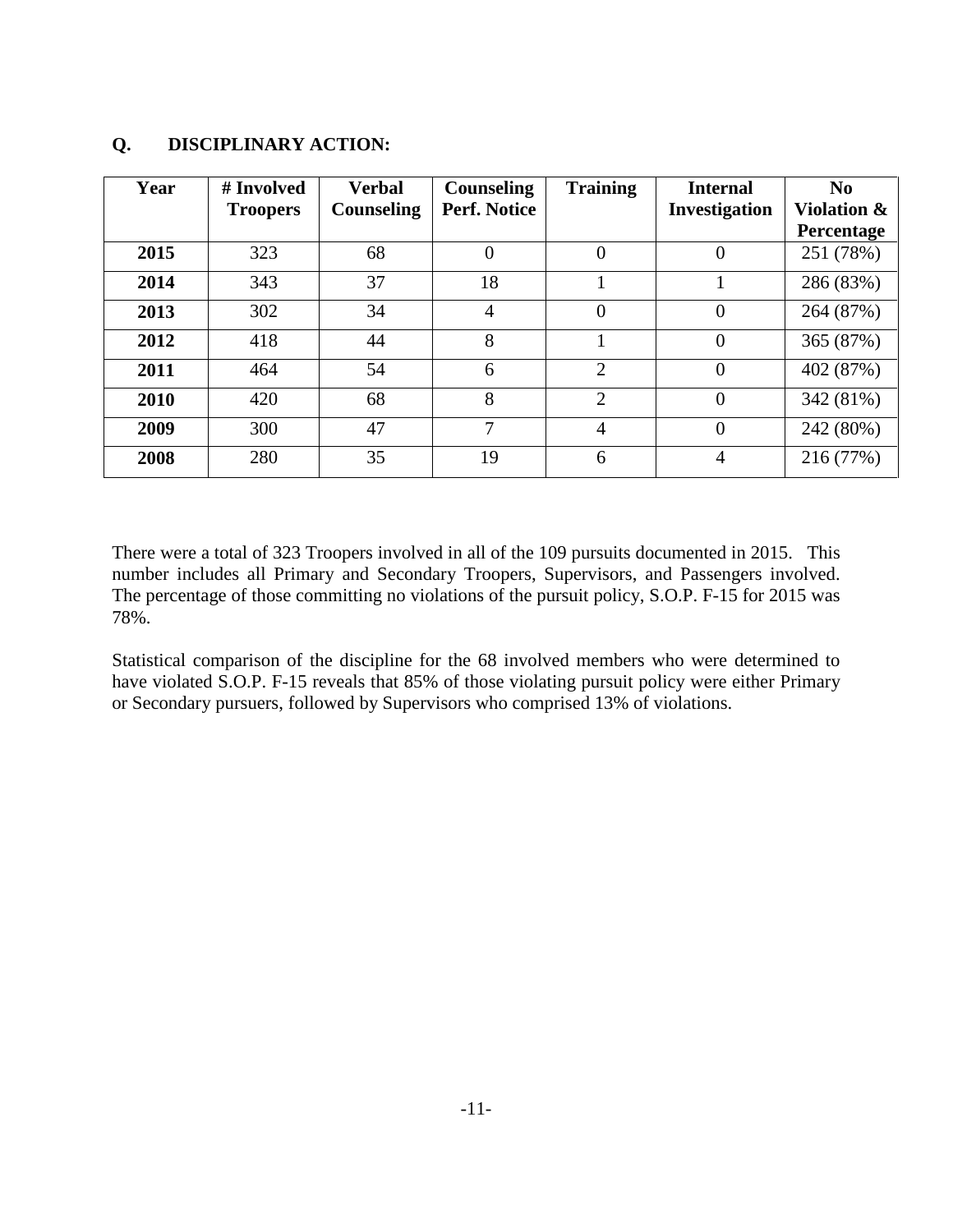

# **2015 SOP F-15 Violation Comparison**

When discipline is warranted, it is determined during the review process and may be administered at the initial review level at the recommendation of the respective Station Commander. At the next review level, the Troop Commander may concur or amend earlier findings. When the case is heard before the Motor Vehicle Accident and Vehicular Pursuit Review Board, disciplinary actions may be agreed upon, changed or reversed. Progressive discipline is given based on a tier system and will be administered in the following ascending order:

- 1. **Verbal Counseling** A verbal review of the pursuit and pursuit policy by a supervisor with the involved trooper to address violations committed during the commencement and end of the pursuit where violations were minor in nature. This intervention is accomplished after the first violation of a non - egregious manner.
- 2. **Counseling / Performance Notice** A written intervention documented into MAPPS after a trooper's second pursuit infraction of a non-egregious manner. A further review of the pursuit in question and Division pursuit policy.
- 3. **Remedial Training** The purpose of the Remedial Training Program is to provide personnel with the opportunity to develop the skills, knowledge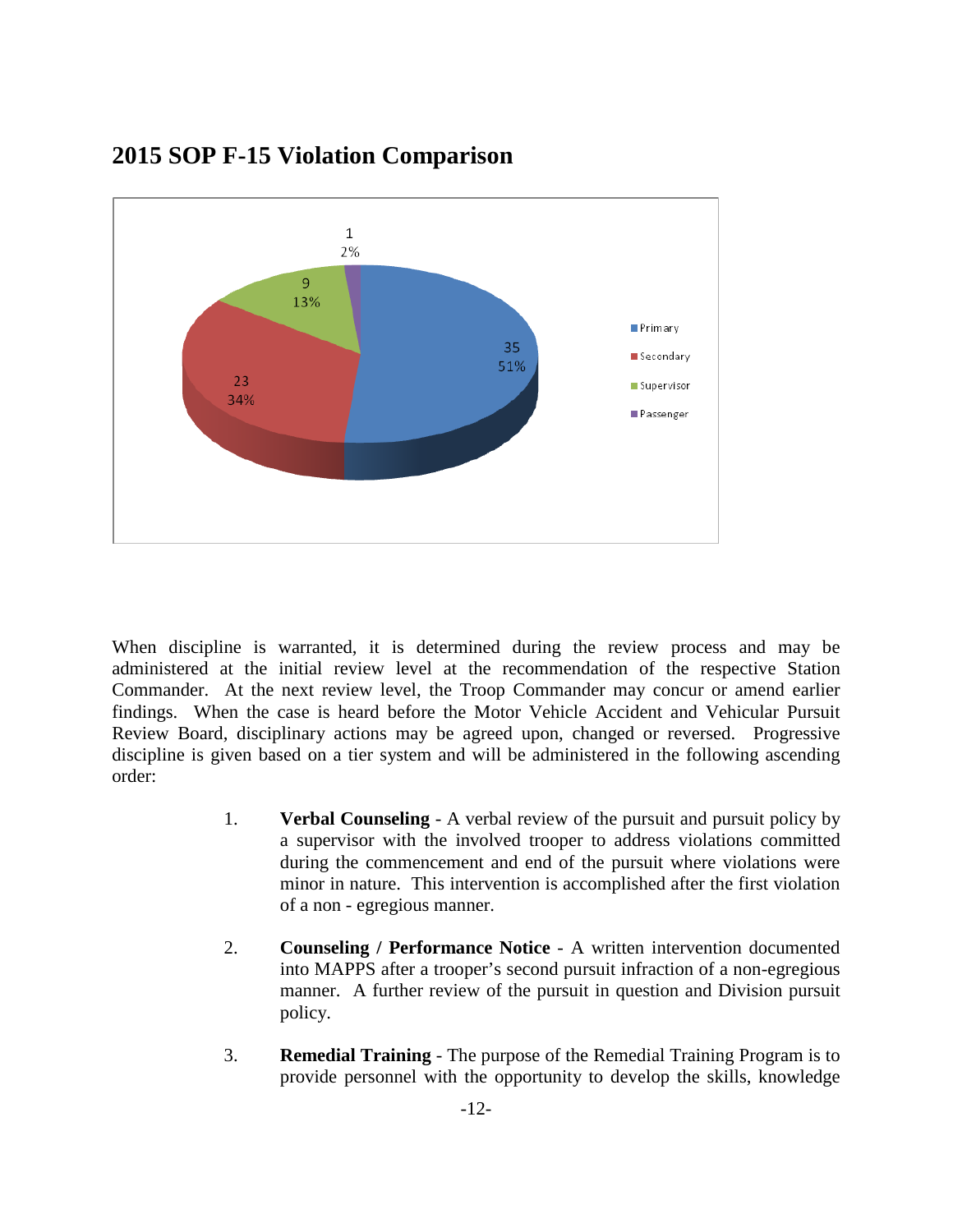and abilities necessary to successfully meet the Division's primary mission as a service oriented law enforcement agency. It is the supervisor's responsibility to monitor all aspects of the subordinate's work performance and recognize when to provide appropriate training at the proper time to ensure that the subordinate is able to perform tasks in a satisfactory manner. Remedial Training is the third tier of discipline and is the next step after a Counseling / Performance Notice intervention. This tier of discipline is administered after a trooper's third pursuit infraction of a non-egregious manner but may be administered at any time there is a violation of the Division's Pursuit Policy as deemed necessary by the Motor Vehicle Accident and Vehicular Pursuit Review Board.

4. **Internal Investigation -** The final tier of discipline administered after a trooper's fourth pursuit infraction of a non-egregious manner but may be initiated at any time a pursuit results in a violation of an egregious magnitude. The initial investigation will be conducted by the Traffic  $\&$ Public Safety Office.

An egregious violation is defined as follows: a vehicular pursuit violation committed by an enlisted member of such a glaring, grossly negative, and flagrant manner as to purposely ignore mandated pursuit policies where there existed endangerment to themselves or that of the public and which has been determined to require immediate intervention.

If the respective Troop Commander determines the violation as egregious, the Traffic & Public Safety Office will be notified and if deemed necessary, will respond on behalf of the Board to the appropriate Troop. If both parties jointly agree that an internal investigation be immediately initiated for violations of F-15, the Traffic & Public Office will initiate the complaint.

## **VI. TRAINING ISSUES:**

During Academy training, which takes place at the National Guard Training facility in Sea Girt; recruits are schooled in lessons of practical pursuit driving and tested in their knowledge of the Attorney General Pursuit Policy guidelines. The recruit will be able to:

- 1. Recite the definitions listed in S.O.P. F-15.
- 2. Recite the primary purpose of the Vehicular Pursuit Policy.
- 3. Explain when a member has the authority to stop a motor vehicle according to Title 39 Chapter 5 and S.O.P. F-15.
- 4. Explain the conditions that must exist in order for a pursuit to continue.
- 5. Explain the factors that may make a Trooper terminate a pursuit.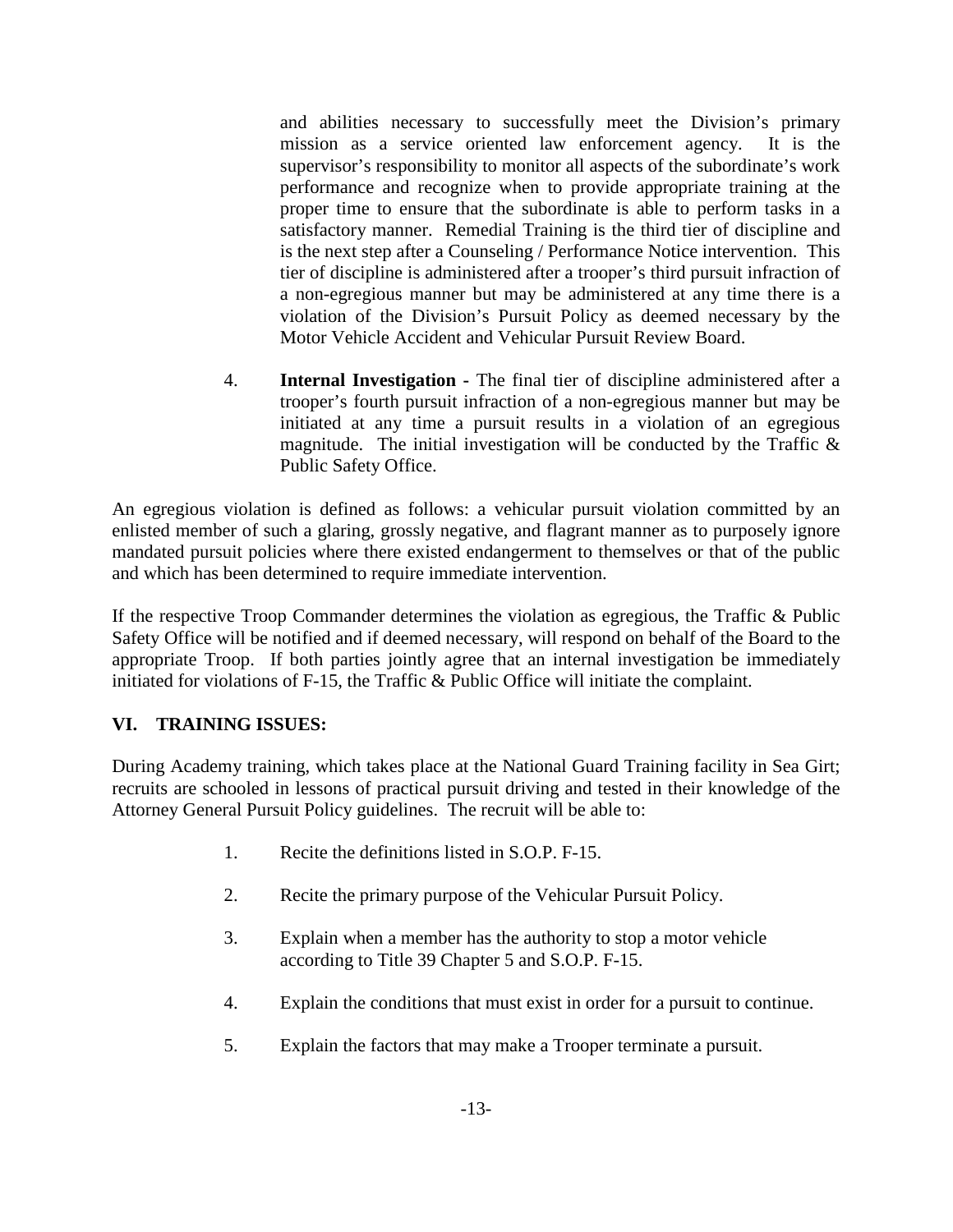- 6. Explain when a Trooper must terminate a pursuit.
- 7. Explain what equipment must be activated in the vehicle when involved in a pursuit.
- 8. Explain the information must be relayed to the dispatcher when involved in a pursuit.
- 9. Recite the vehicular pursuit restrictions.
- 10. Explain what a roadblock is and the restriction of its use.
- 11. Explain if or when a Trooper may fire a weapon from or at a moving vehicle.
- 12. Explain that notification to another jurisdiction that a pursuit is about to enter their patrol area is not an invitation to join the pursuit.
- 13. Explain the pursuit incident reporting requirements.

When a member attends remedial training to address pursuit policy shortcomings, training aids include Power Point presentations and video tapes from State Police pursuits the member was involved in and cited for violations. The training consists of a 4 hour block of instruction in order to accomplish the following objectives:

- 1. Understand the definitions listed in S.O.P. F-15.
- 2. Understand the primary purpose of the Vehicular Pursuit Policy.
- 3. Understand when a member has the authority to stop a motor vehicle according to Title 39 Chapter 5 and S.O.P. F-15.
- 4. Understand the conditions that must exist in order for a pursuit to continue.
- 5. Understand the factors that may make a Trooper terminate a pursuit.
- 6. Understand when a Trooper must terminate a pursuit.
- 7. Understand what equipment must be activated in the vehicle when involved in a pursuit.
- 8. Understand the information that must be relayed to the dispatcher when involved in a pursuit.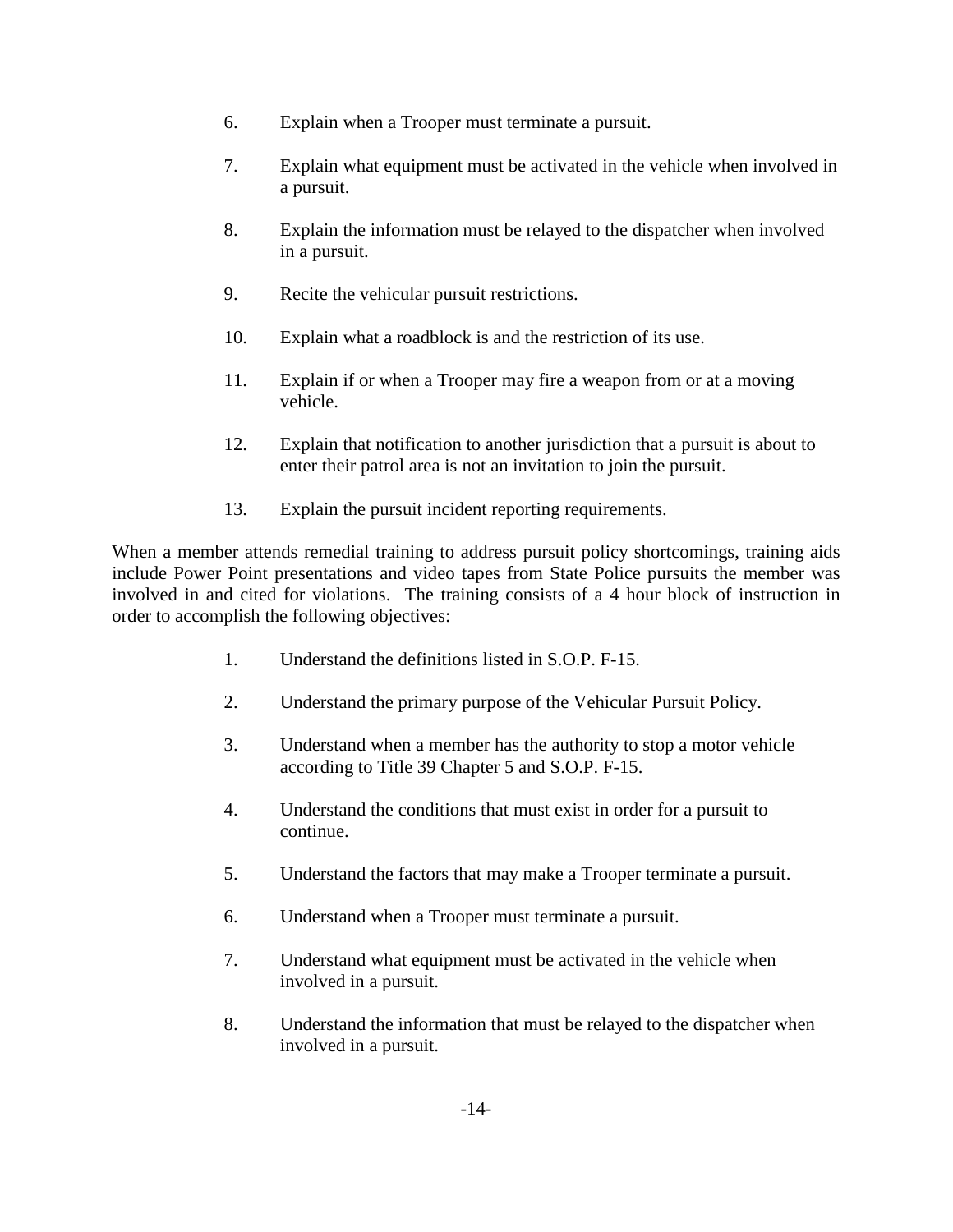- 9. Understand vehicular pursuit restrictions.
- 10. Understand what a roadblock is and the restriction of its use.
- 11. Understand that notification to another jurisdiction that a pursuit is about to enter their patrol area is not an invitation to join the pursuit.
- 12. Understand the pursuit incident reporting requirements.
- 13. To reduce the number of S.O.P. F-15 violations being committed by the member.

## **VII. BEST PRACTICES:**

Review of the Division's pursuit policy will continue to be ordered as a block of instruction during future spring and fall pistol qualification and training sessions in order to address policy changes, trends, and modifications. Academy staff involvement on the Pursuit Review Board and more effective training for road Troopers have made an apparent contribution to the increase percentage of involved members who are found to have committed no violations of the pursuit policy.

# **VIII. RECOMMENDATIONS:**

All Troopers who are given authority to participate in vehicle pursuits must be trained properly before they are allowed to engage in pursuits, and they must receive in-service pursuit training on a regular basis. This training must include not only emergency vehicle handling, but also attitude development and decision making skills in pursuit situations, as well as knowledge of legal limitations and liabilities.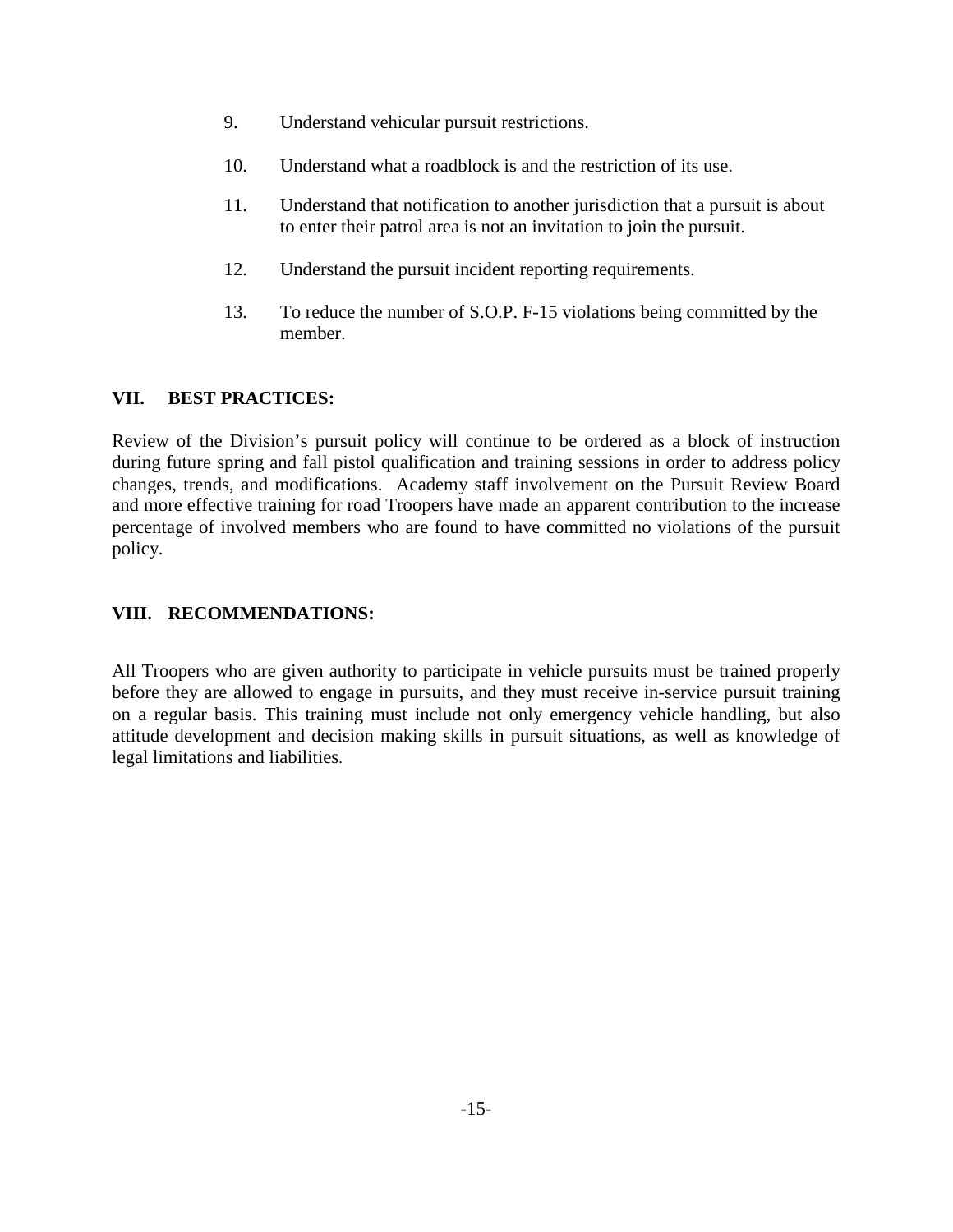# **ANNEX A**

**NEW JERSEY STATE POLICE PURSUIT INCIDENT REPORT**

| 1. Station/Unit                                                                                          | 2. Incident #                  |                                                                       | 3. CAD #                                  |                             | 4. Incident Date                                          |  |
|----------------------------------------------------------------------------------------------------------|--------------------------------|-----------------------------------------------------------------------|-------------------------------------------|-----------------------------|-----------------------------------------------------------|--|
| 5. Trooper/Rank/Name                                                                                     |                                | $6.$ Badge #                                                          | 7. Car Number/Make/Year                   |                             |                                                           |  |
| 8. Supervisor Notified                                                                                   |                                | 9. Badge $#$                                                          | 10. Investigation Report No.              |                             |                                                           |  |
| 11. Agency Status                                                                                        |                                | 12. Officer Status                                                    |                                           |                             |                                                           |  |
| Assisting Agency<br>Initiating Agency                                                                    |                                | Secondary Officer<br><b>Primary Officer</b><br>Vehicle #<br>Vehicle # |                                           |                             |                                                           |  |
| 13. Location Trooper Became Involved                                                                     |                                | 15. Time Initiated<br>14. Date Initiated                              |                                           |                             |                                                           |  |
| 16. Location Trooper terminated pursuit                                                                  |                                | 17. Time Terminated                                                   |                                           |                             | 18. Highest Pursuit Speed<br>Suspect<br>mph Police<br>mph |  |
| 19. Weather<br>Clear<br>Rain                                                                             | Snow                           | Other                                                                 |                                           |                             |                                                           |  |
| 20. Road Surface<br>Wet<br>Dry                                                                           | Ice or Snow                    | Other                                                                 |                                           |                             |                                                           |  |
| 21. Mechanical Device                                                                                    |                                |                                                                       |                                           |                             |                                                           |  |
| <b>Mechanical Device</b><br>None<br>22. Traffic                                                          | Unknown                        |                                                                       | Other                                     |                             |                                                           |  |
| Light<br>Medium                                                                                          | Heavy                          |                                                                       |                                           |                             |                                                           |  |
| 23. Geographical Area - Check all that apply<br>Residential<br><b>Business</b><br>Interstate<br>Turnpike | Highway<br>Parkway             | Rural<br>School                                                       | Other<br>Expressway                       |                             |                                                           |  |
| 24. Reason for initiating stop                                                                           |                                |                                                                       |                                           |                             |                                                           |  |
| <b>Criminal Charges</b>                                                                                  |                                |                                                                       |                                           | <b>DWI</b>                  |                                                           |  |
|                                                                                                          |                                |                                                                       |                                           |                             | Stolen Car                                                |  |
| Warrant (describe)                                                                                       |                                |                                                                       |                                           |                             |                                                           |  |
| Assisting other agency (name)                                                                            |                                |                                                                       |                                           |                             |                                                           |  |
| Suspected criminal involvement (describe)<br>Other                                                       |                                |                                                                       |                                           |                             |                                                           |  |
| 25. Reason pursuit terminated                                                                            |                                |                                                                       |                                           |                             |                                                           |  |
| Pursued voluntarily stopped/surrendered                                                                  |                                |                                                                       |                                           | Pursued stopped in accident |                                                           |  |
| Pursued voluntarily stopped/attempted flight on foot                                                     |                                |                                                                       |                                           | Pursued escaped in vehicle  |                                                           |  |
| Apprehended                                                                                              |                                |                                                                       | Officer decision                          |                             |                                                           |  |
| Escaped                                                                                                  |                                | Officer vehicle in accident                                           |                                           |                             |                                                           |  |
| Pursued forced to stop/vehicle disabled                                                                  | Supervisor Decision            |                                                                       |                                           |                             |                                                           |  |
| Other (describe)                                                                                         |                                |                                                                       |                                           |                             |                                                           |  |
| 26. Number of people in jured                                                                            |                                | 27. Number of fatalities                                              |                                           |                             |                                                           |  |
| Pursued vehicles<br>Third party vehicles                                                                 | Police vehicles<br>Pedestrians |                                                                       | Pursue d vehicles<br>Third party vehicles |                             | Police vehicles<br>Pedestrians                            |  |
| 28. Number of vehicles in accidents<br>Pursued vehicles                                                  | Police vehicles                |                                                                       | 29. No. of people in pursued vehicle      |                             | 30. Number of people arrested                             |  |
| Third party vehicles                                                                                     |                                |                                                                       |                                           |                             |                                                           |  |
| 31. Brief Narrative (Describe why pursuit was initiated)                                                 |                                |                                                                       |                                           |                             |                                                           |  |
|                                                                                                          |                                |                                                                       |                                           |                             |                                                           |  |
|                                                                                                          |                                |                                                                       |                                           |                             |                                                           |  |
|                                                                                                          |                                |                                                                       |                                           |                             |                                                           |  |
|                                                                                                          |                                |                                                                       |                                           |                             |                                                           |  |
|                                                                                                          |                                |                                                                       |                                           |                             |                                                           |  |
| 32. Rank/Name (Print or type)                                                                            | 33. Badge #                    | 34. Date of report                                                    |                                           | 35. Reviewed by:            |                                                           |  |
|                                                                                                          |                                |                                                                       |                                           |                             |                                                           |  |

SP-133 (Rev. 02/04) (S.O.P. F15)